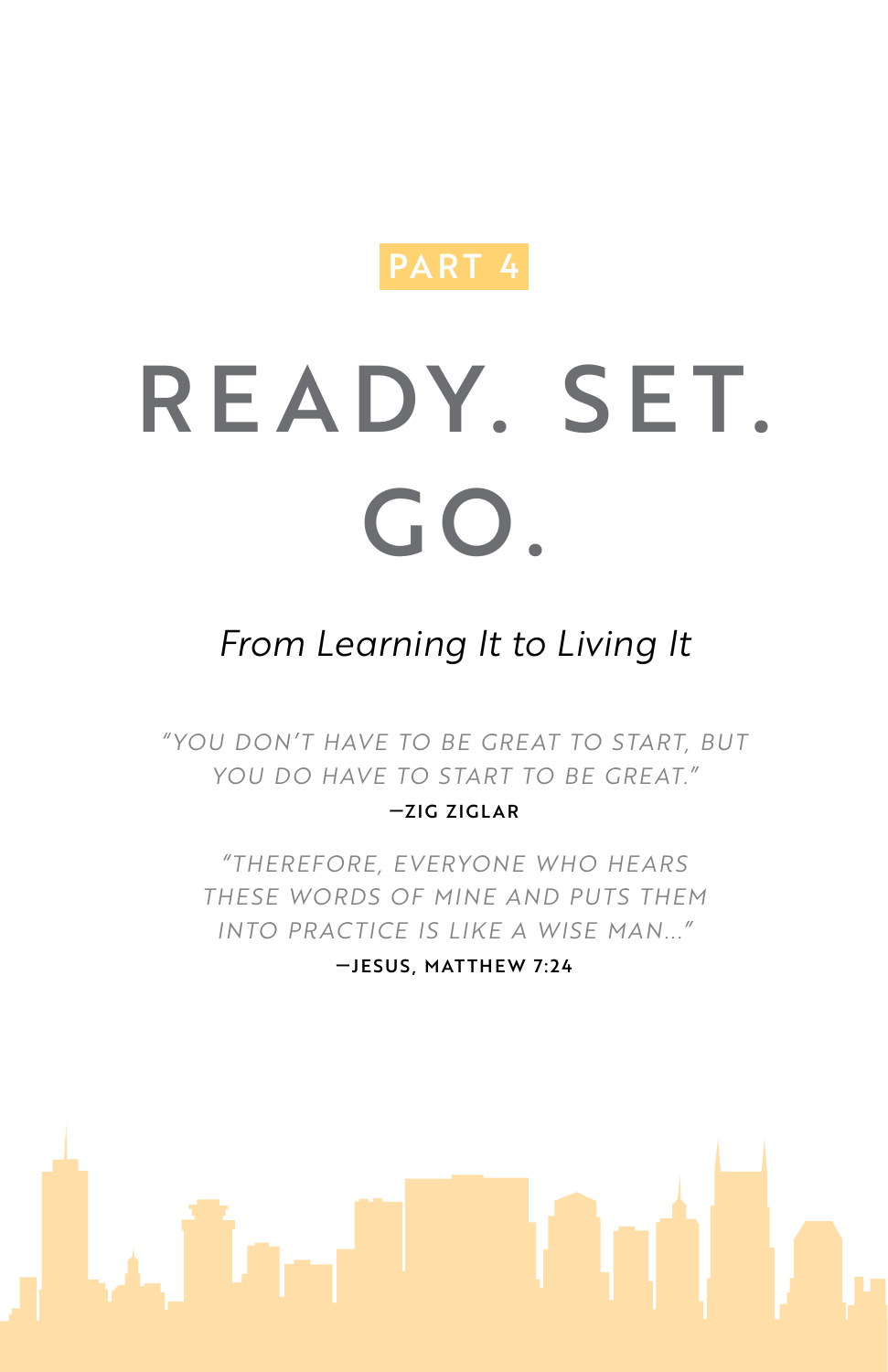As I mentioned in the beginning of our time together, the purpose of this conversation has been one thing—to help you take your next step into a deeper life of prayer and fasting.

For some of you, that will mean fasting for the very first time. For others, it will mean fasting with a new level of intensity and intentionality like never before. Regardless of where you are starting, my prayer is that you will be committed to taking a step forward.

Jesus made it clear in the Sermon on the Mount that information without application is not very helpful. Only when the words and realities of the Bible are applied to our lives will we begin to see the world of Scripture come to life in us. I am convinced that God longs to do more than any of us could ever ask or imagine, both in us and through us. But that sort of life will not come simply because we are more educated on the blessings of prayer and fasting.

#### *We must actually take action if we want to experience these blessings.*

# **DESCRIPTION VS. PRESCRIPTION**

As we begin to get really practical, it's important to note that these suggestions are simply that—my suggestions. Although the Bible often describes how people in the Bible would fast, it does not specifically prescribe how we as Jesus' followers should fast. Jesus deals with our motives, but he does not address the mechanics of fasting.

What I'm getting ready to share is not a prescription for how you should fast; it's simply a description of several things that could help you step into a season of prayer and fasting more faithfully and effectively.

Now, let's look at a few practical things.

## **FOUR PRIMARY WAYS TO FAST**

Generally speaking, there are four common ways Christians choose to fast.

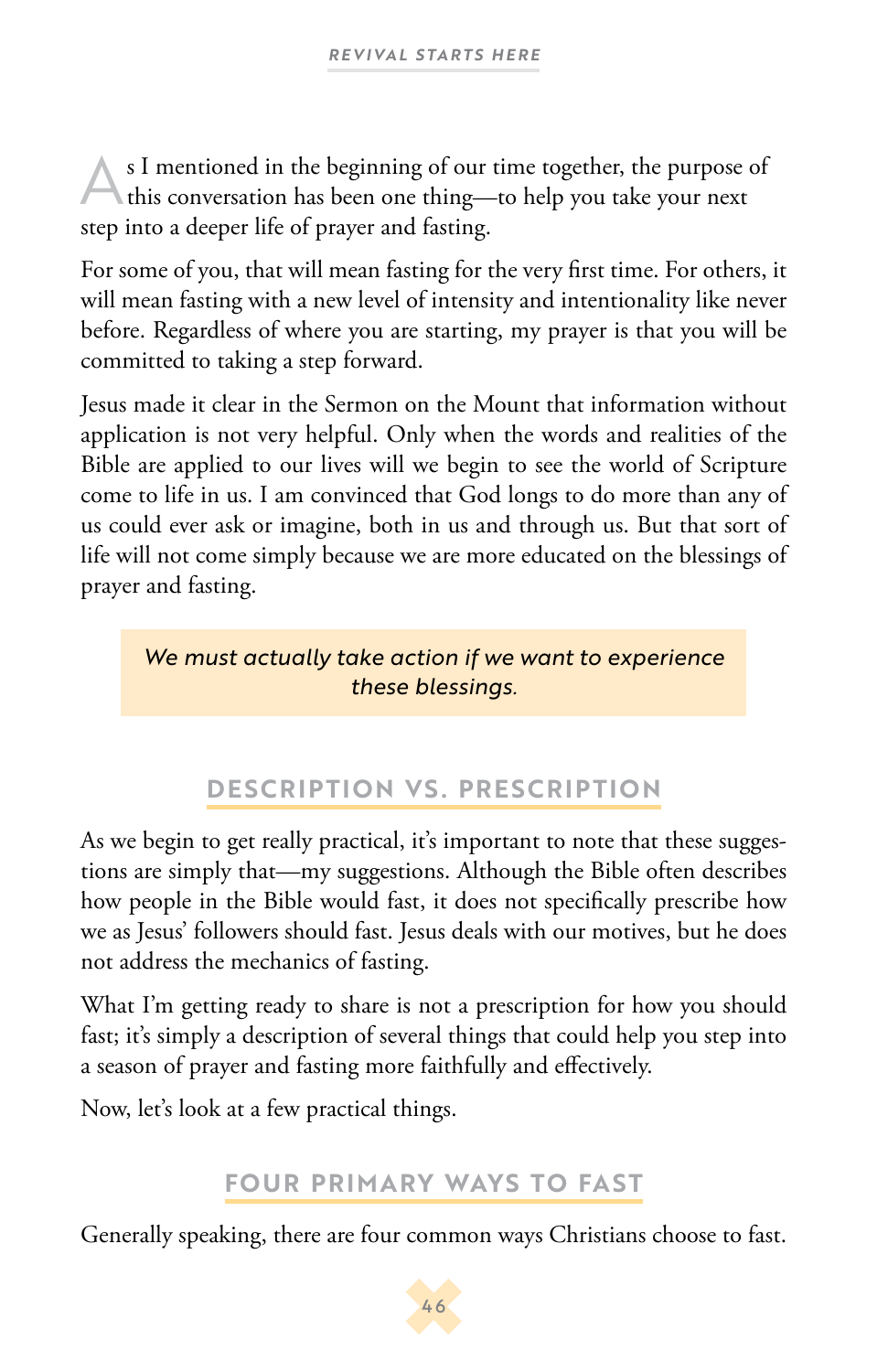#### 1. MAJOR FAST

A major fast is when you abstain from food or drink for twenty-four consecutive hours or more. A major fast requires a certain level of physical health, and it is recommended that you check with your doctor if you're doing a major fast that lasts more than a few days in a row. Some examples from Scripture of a major fast can be found in Matthew 4:2, Acts 9:9, and Esther 4:15-16, just to name a few.

#### 2. MINOR FAST

In a minor fast, you choose to abstain from food for a certain period of time (i.e., 6 a.m. to 3 p.m. or sunup to sundown). This fast is sometimes called a "Jewish fast," and it can last for days at a time, eating only at a set time of the day. In a minor fast, most people will drink liquids during the day and have one small meal after sundown each evening.

#### 3. PARTIAL FAST

A partial fast is when you give up only certain foods during the course of your fast. This fast is seen most clearly in Daniel 1, where Daniel abstains from certain foods out of devotion to God for a period of time. During a partial fast, some people choose to give up certain foods they enjoy in an effort to turn their hearts more deeply toward God.

#### 4. SOUL FAST

Technically speaking, biblical fasting only refers to abstaining from food or drink (or both) for a spiritual purpose. However, some people choose to fast from things other than food. Some people will give up television, social media, or other activities for a soul fast to focus on prayer.

Each of these fasts can be a valuable way of connecting with God more deeply. If you are physically able, though, I would encourage you to prayerfully consider one of the first three fasts. There is something about giving up food that physically and spiritually realigns you in ways nothing else can.

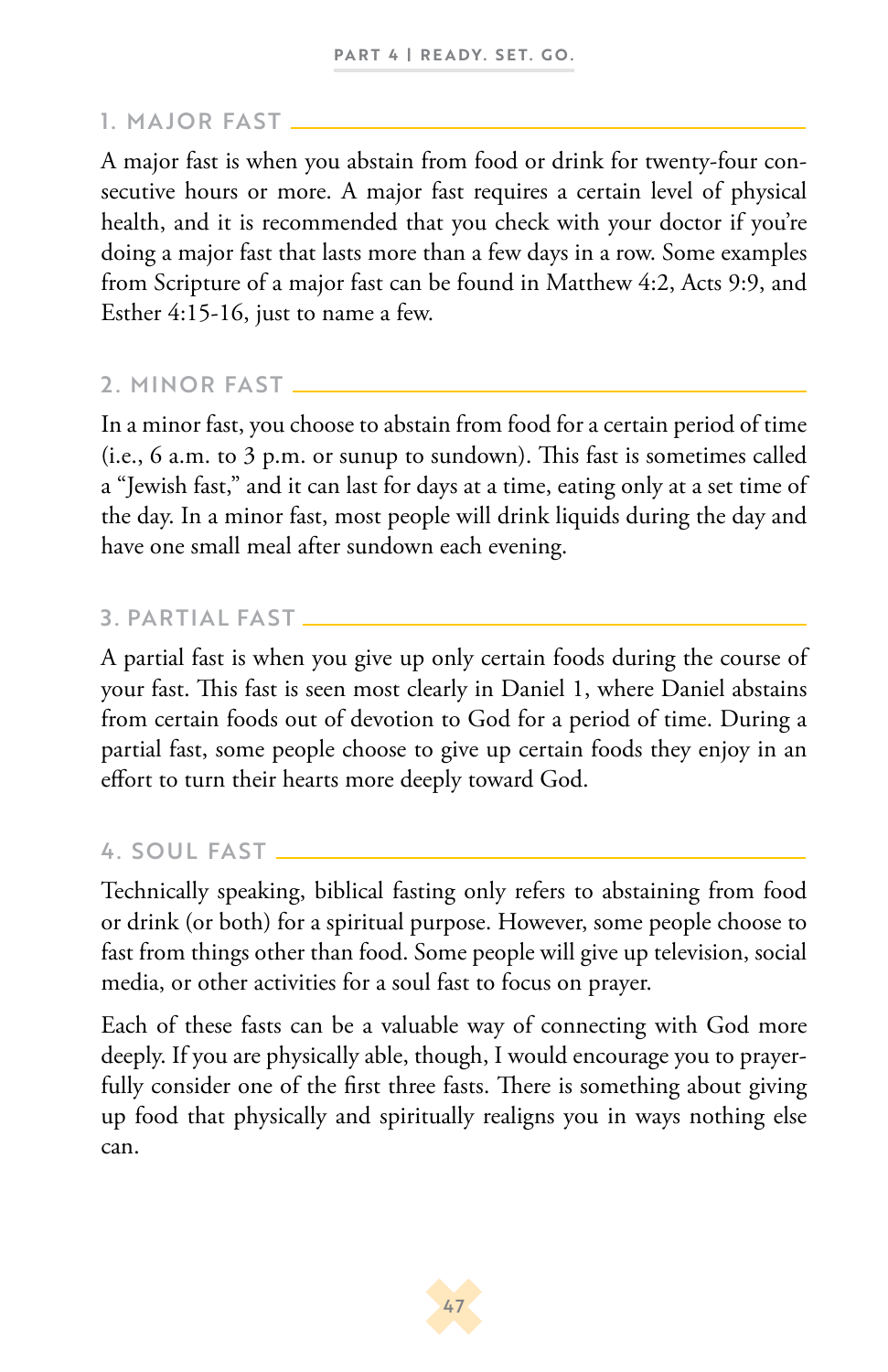### **SIX STEPS FOR GETTING STARTED**

Now that we discussed various types of fasts, let's look at some practical suggestions for starting well.

#### **1. SET YOUR OBJECTIVE**

Begin by asking God to help you understand why you are fasting. For which of these reasons are you fasting?

*Spiritual renewal*

*Guidance from God*

*Discernment in a certain area of life*

*Physical healing*

*Revival of the church*

*Salvation of the lost*

*All of the above*

As we humble ourselves in fasting and prayer before God, the Holy Spirit will often move us to pray for an awakening in our churches, healing in our land, and revival in our country and beyond. Allow the Lord to align your objectives with his objectives as you prepare to fast.

#### **2. CHOOSE YOUR FAST**

Second, you need to make a few decisions:

#### *What kind of fast will you do?*

- *Major Fast*
- *Minor Fast*
- *Partial Fast*
- *Soul Fast*

#### *How long will you be fasting?*

- *A partial day each week*
- *A full day each week*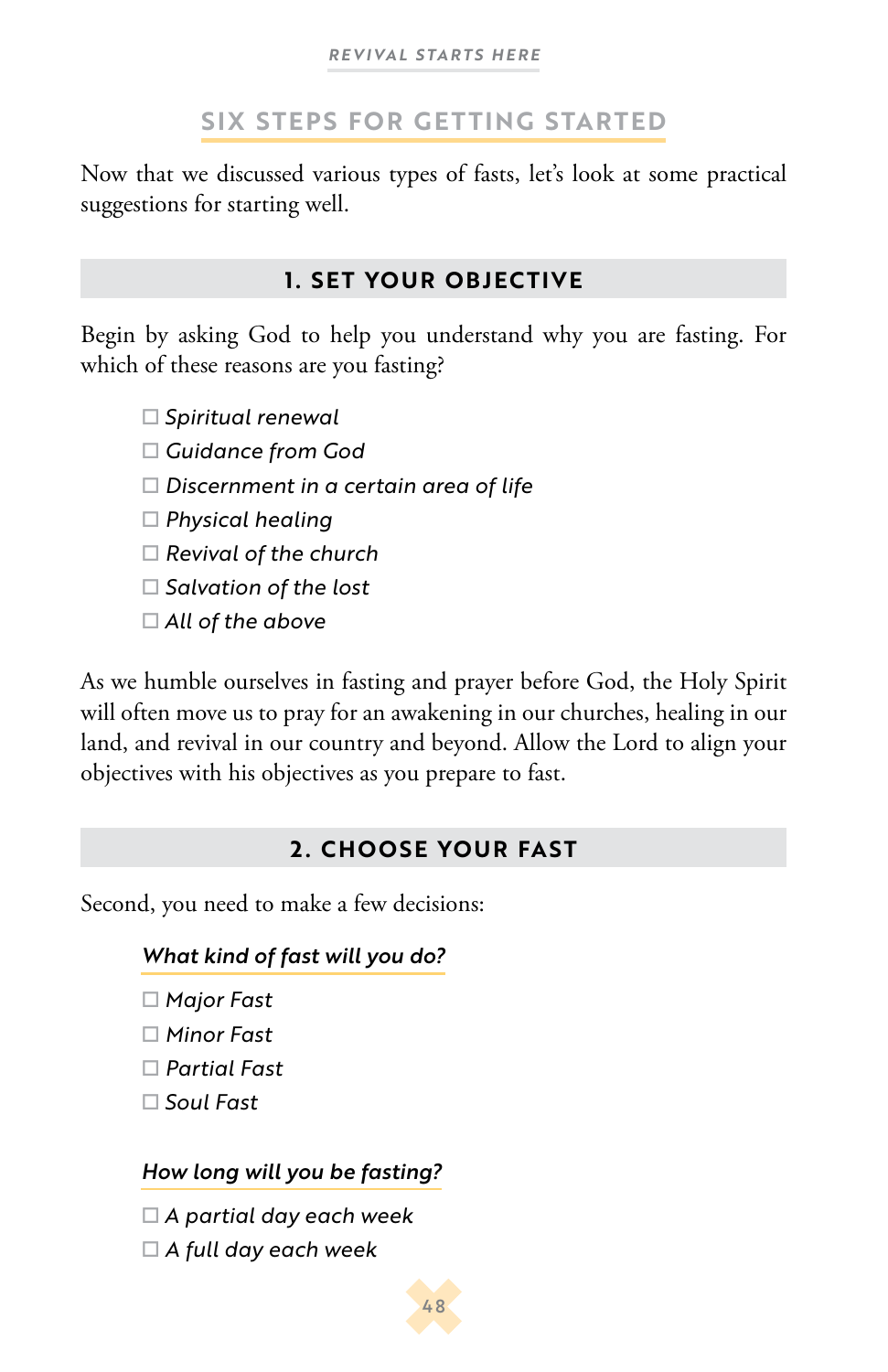- *Several consecutive days*
- *Several consecutive weeks*
- *Other:*

#### *With whom will you fast?*

- *Family / roommates*
- *House church / small group*
- *Friends*
- *Other*

#### **3. PREPARE YOURSELF**

Third, you need to give your mind, body, heart, and community the adequate time needed to prepare for your fast.

#### *YOUR MIND*

Prepare your mind. Fasting is just as much a mental exercise as it is physical. Begin asking the Lord to mentally prepare you for the journey you're about to take.

#### *YOUR BODY*

Prepare your body. No matter what kind of fast you're preparing for, it will require some adjustments for your body. I encourage you to drink plenty of water in the days leading up to your fast. It's also important to avoid the urge to overeat in the days leading up to your fast, which actually makes things more difficult once you begin your fast.

#### *YOUR HEART*

Prepare your heart. Remember, fasting is about your commitment to the Lord. I find it helpful to spend time in confession and repentance before entering a fast. I will often spend several days leading up to the fast asking God to forgive me of my sins, making sure I am in good standing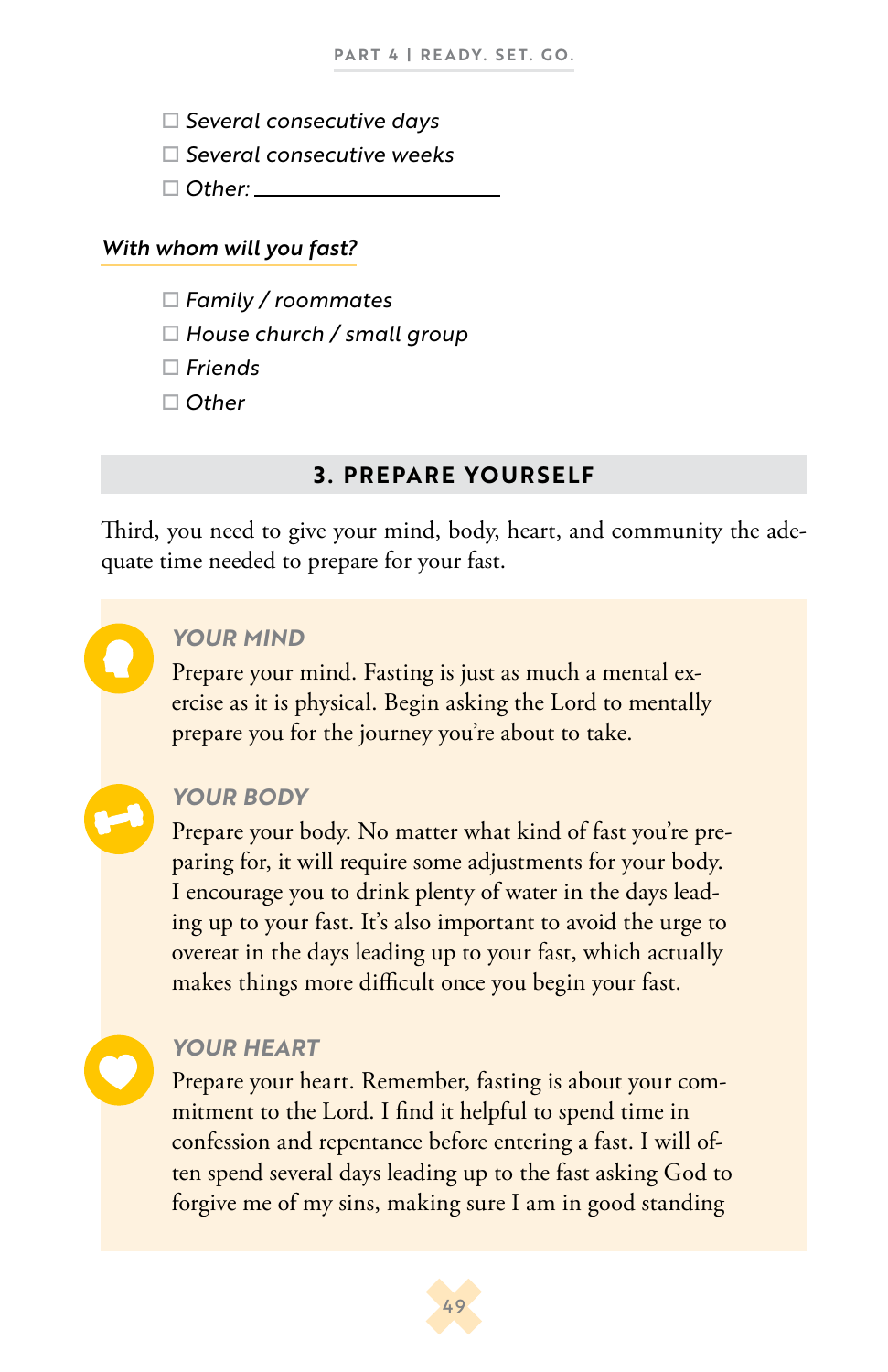with my brothers and sisters, and asking God to purify my motives as I enter into this time with him.

#### *YOUR COMMUNITY*

Prepare your community of family and friends. I have found this to be deeply important, especially if you have people in your family or household who will not be fasting with you. Remember, fasting is about taking a break from food, not from people. I've fasted many times without our children participating. It's important for me to prepare them for what we're doing so that it doesn't disrupt their lives. I want them to view fasting as a blessing from God—not a terrible thing their parents endure from time to time. This takes intentional preparation on our part. Growing up, I was blessed to watch my parents model this well in our home. Be sure to check out Appendix 2 at the back of this book, where I have explained what this sort of preparation looks like in our home today.

#### **4. MAKE A PLAN**

Fourth, you need to make a plan to use the times usually given to eating as times of prayer, worship, and Bible study. When our family fasts, we use this time to pray, worship, and read the Bible together. When I'm fasting but my family is not, I use our family meal times to share what God is doing in my heart as the rest of the family eats. Either way, making a plan for how you will repurpose your meal times is very important.

#### **5. START IT AND STICK WITH IT**

Fifth, quite simply you will need to start your fast and stick with it if you're going to make any progress in this discipline. Chances are, especially if this is your first fast, you might not make it as long as you had intended. That's okay. When you're hungry, pray. If you break down and give in to hunger,